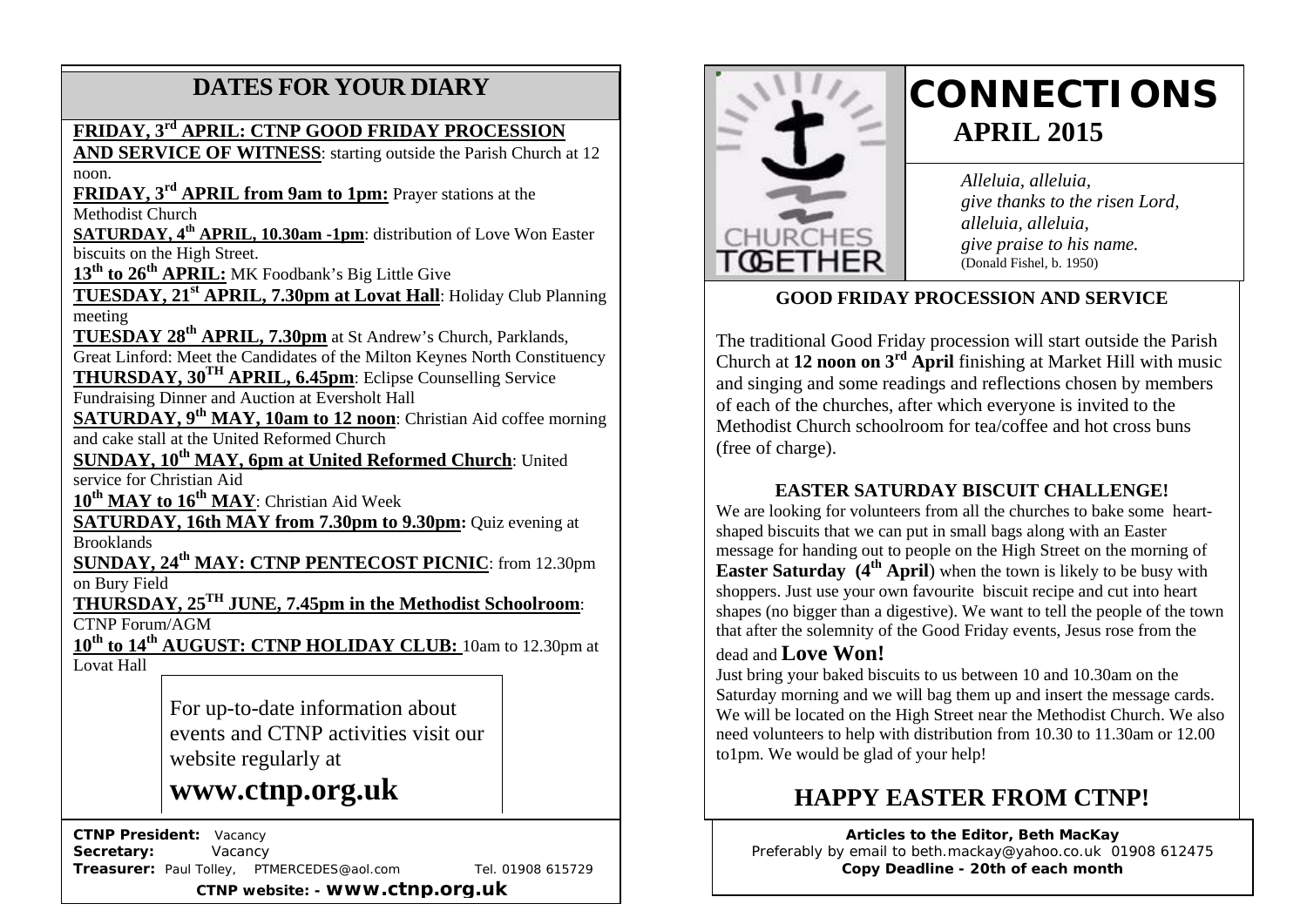#### **LETTER FROM A MINISTER**

As I write this it seems that spring is finally on its way! It feels like it's been winter for a long time but as I look out of my study window at the glorious sunshine and watch the post woman delivering the mail in her shirt sleeves, I'm mindful of a verse from Genesis, Chapter 49, verse 26, 'the blessings your father gives are greater than those of the everlasting hills, greater than their eternal riches.'

Occasionally in life we pause to remember how much we have to celebrate; the many blessings and gifts that God so freely showers upon us. Sadly, such moments are all too rare. More often than not, we lurch from one demand to another, one crisis to another and one responsibility to another, scarcely finding the time to draw breath and reflect on the reasons we have to give thanks. If we're not careful, we can end up brooding on the things we haven't got, sucked into a vicious circle of self pity and the sorrier we feel for ourselves the more grounds there seem to be for such feelings.

We need to stop sometimes and, in the words of the old hymn, make time to 'count our blessings', for when we do that, life can seem very different. There is so much that is not only good but indescribably wonderful and beautiful beyond words. The words of Genesis above were concerned not with God's blessing but with Jacob's blessing to his sons, but they could speak more appropriately of all God has done for us.

Hopefully this year won't be a repeat of the last, but if at times it feels like it is, and the view from our windows doesn't look quite so glorious, pause for a moment, remember all that we receive from God and far from feeling sorry for ourselves, we should stop to consider all the reasons we have to give thanks.

*Revd Karen Browne*

#### **QUIZ EVENING at BROOKLANDS**

**Saturday 16th May from 7.30pm to 9.30pm**. Cost will be £2 per person but there will be an opportunity to donate to the Christian Aid "Food for Change" project. CTNP has made a commitment to raise £5000 over the next two years for this project to help poor families trying to eke out a living on the edge of the Sahara Desert. If we reach our target, the EU will match fund it by 5:1.



The Methodist Church was packed this afternoon  $(25<sup>th</sup> March)$  as family and friends gathered to pay their respects and give thanks for the life of Robin Marsh. Robin was a much loved and very active member of CTNP for many years and will be greatly missed by his many friends from all the churches in the town. Our thoughts and prayers are with Brenda and the family.

> *Jesus, lover of my soul, Let me to thy bosom fly, While the nearer waters roll, While the tempest still is high; Hide me, O my Saviour hide, Till the storm of life is past; Safe into the haven guide, O receive my soul at last!*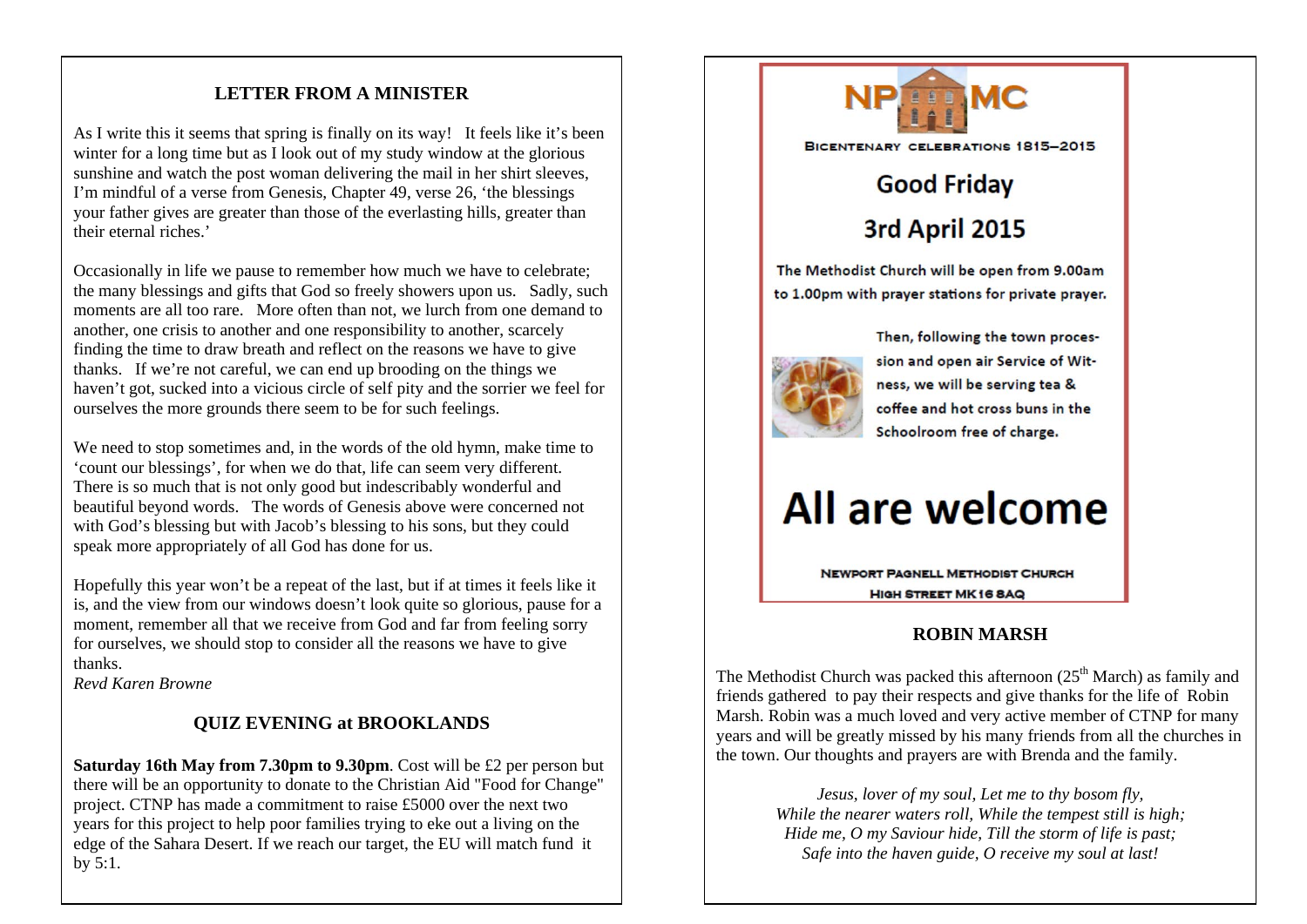**Eclipse Counselling Service invites you to attend their** FUNDRAISING DINNER & AUCTION **(with magician)**

Eversholt Hall, Church End, Eversholt MK17 9DU **THURSDAY 30TH APRIL** 

6.45pm for 7.15pm



Price: £39.50 per person Smart Attire For ticket or further information please ring Eclipse on 01908 211288 or email info@eclipse-addiction.org.uk Charity No 1111366

#### **ENGAGE WITH THE ELECTION PROCESS AND FIND OUT WHAT THE CANDIDATES HAVE TO SAY!**

Milton Keynes Mission Partnership has arranged an opportunity for us to meet the candidates for the Milton Keynes North Constituency at the forthcoming General Election.

The meeting will take place at **St Andrew's Church, Parklands, Great Linford at 7.30pm on Tuesday 28th April**. All electors in the Constituency are welcome.

CTNP has been asked to publicise this widely and to encourage people in our Newport Pagnell churches to go to this meeting and to offer lifts to others so that as many people as possible will feel better informed to engage with the election process.

If you would like to pose a question to the candidates, please forward it by email to John Moffoot at **moffoot285@btinternet.com** by Sunday 19<sup>th</sup> April.



Come on all you Landlubbers, join our pirate infested holiday club. What could be more fun! We are using Scripture Union based material. Last year over 130 children attended our week and we plan for up to 150 this time round. We are going to give them a great time learning about faith as well as creating opportunity for great fellowship across the churches.

Whatever your skills there's a role for you. How can you play your part and how can we help you in this? Roles include: teaching-team leaders; apprentice helpers; drama; music; cooking; crèche. If you are new to children's work we will give you a supportive role and put you through a DBS check. The next planning meeting is on **21st April at 7.30pm at Lovat Hall**. All welcome.

There should be forms available in all the churches for you to fill in to register your desire to help or you can send an email to **jack.walker@talk21.com** or come by the office at Lovat Hall.

Holiday Club 2015 10<sup>th</sup>-14<sup>th</sup> August, 10am-12.30 at Lovat Hall For primary school aged children who attend reception through to year six. Registration for children is after Easter via Cambourne Travel Agency